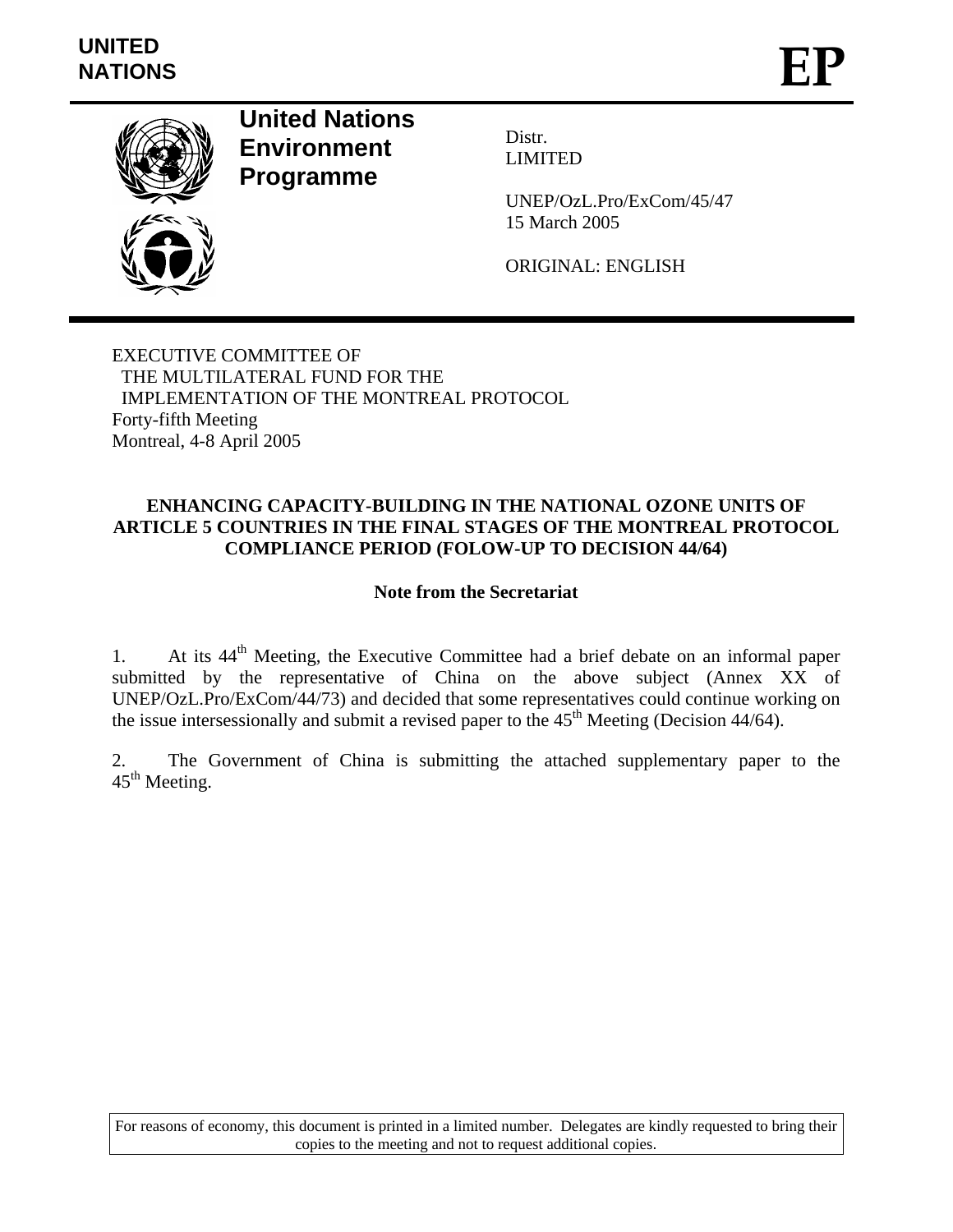#### **CONTINUE WORKING FOR THE GLOBAL SUCCESS OF THE MONTREAL PROTOCOL (A supplementary paper submitted by the Government of China under Agenda Item 10)**

## **I. Success to date**

1. There is no doubt that implementation of the Montreal Protocol has been successful in the past 15 years and part of that success is attributable to the creation of the Multilateral Fund which has assisted in the efforts of the Article 5 countries in complying with the Montreal Protocol commitments. Data available to-date shows that the majority of Article 5 countries have been able to freeze their production and consumption of CFCs and halons, the two widely-used ODS in 1999 and, are well on their way to achieving the 50 per cent reduction target this year. The new modality of funding national and sector phase-out programmes has introduced predictability on funding levels and phase-out schedules of Article 5 countries.

2. The success of the Montreal Protocol is a concrete embodiment of the principle of common but differentiated responsibility of developed and developing countries in the protection of the global environment. This global co-operation has contributed to the smooth and co-ordinated functioning of the multiple of institutions associated with the Montreal Protocol: the Meeting of the Parties, the Executive Committee, the Secretariat, the four implementing agencies and the national ozone units in Article 5 countries. Of particular significance is the harmonious and cooperative spirit within the Executive Committee which has enabled the body to operate with efficiency and accomplishment.

# **II. Future challenges**

3. In spite of the achievement to date, there is no reason that we should indulge in self gratification and fail to see the challenges ahead.

II.1 In achieving the complete phase-out of CFCs and halons by 2010, the Article 5 countries are still facing the following challenges:

- In most countries, investment-induced ODS phase-out activities have either been completed or nearing completion. Increasingly ODS phase-out activities will depend on the capacity of enforcement of legislation, supervision and management by governments of Article 5 countries.
- For the past decade, most of the funding from the Multilateral Fund has been supporting the phase-out of ODS in the consumption sectors and has not been directly supporting the production of ODS substitutes. As a result, the entire industry structure based on ODS substitutes in Article 5 countries has yet to be fully developed to compete with and take over from the ODS based production infrastructure. This could potentially delay the achievement of the zero consumption target in 2010.
- The reduced availability of CFCs and the lagging behind in the supply of the substitutes could result in increased prices of CFCs and a higher incentive for illegal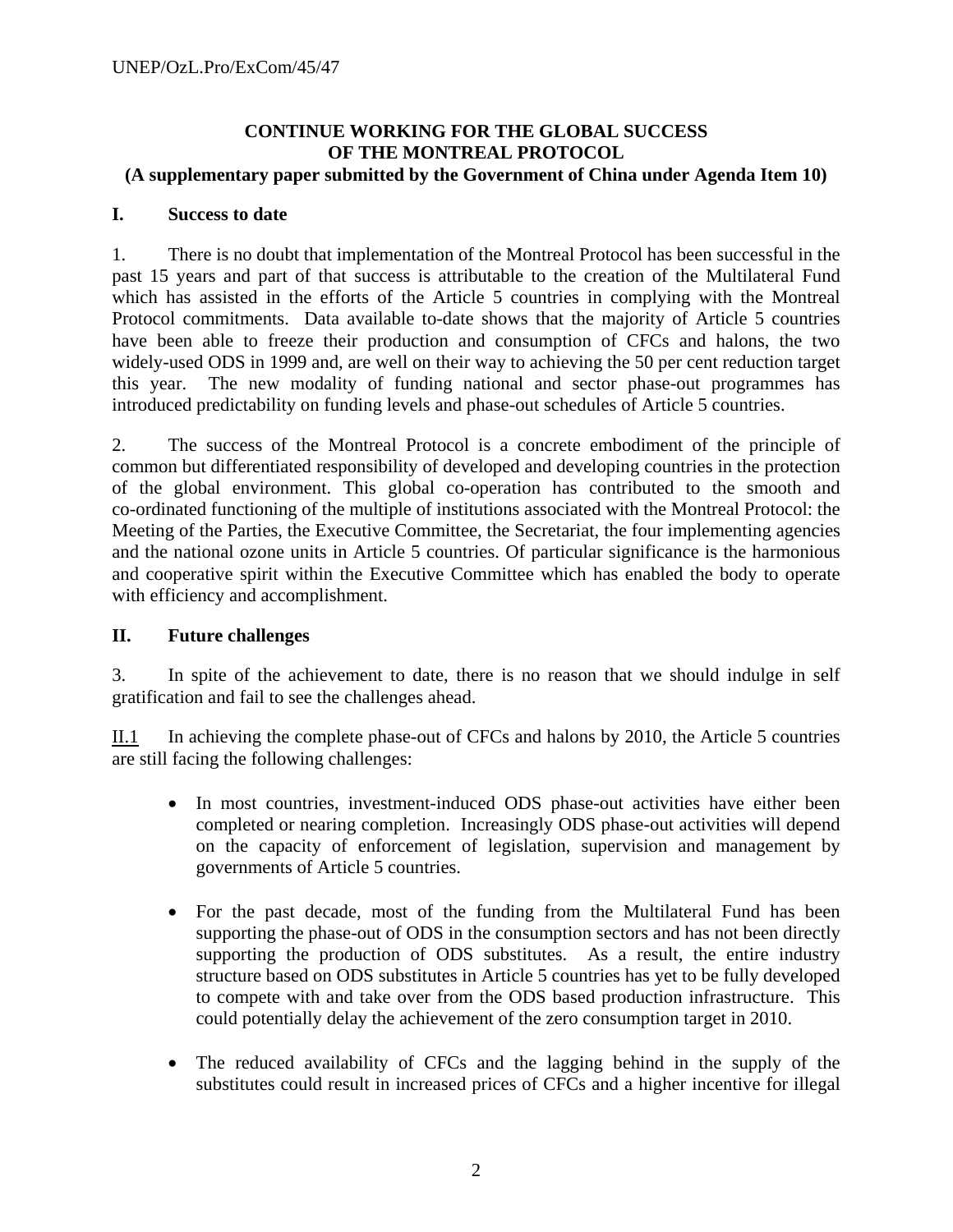production and trade of the controlled substances and jeopardise the final phase of the implementation of the Montreal Protocol.

• Since funding has been provided only to enterprises which were set up before 25 July 1995, those enterprises which were created after 1995 could potentially continue producing with ODS-based technologies till 2015 to take advantage of the full lifespan of their equipment and create a need for CFCs post phase-out. These enterprises could pose a challenge to the management of achieving complete phase-out.

II.2 Assuming that the schedule of HCFC phase-out remains as it is, Article 5 countries will have to freeze their production and consumption of HCFCs in 2016. Since it is only 10 years from now, there are some issues that should be considered right now:

- Experience of phasing out CFCs prior to 1997 showed Article 5 countries were ill prepared in terms of policy, management and technologies and resulted in higher cost and lower efficiency in the activities implemented in those early years. There is every reason to learn from that experience and improve on the plans for the phasing out of HCFCs. This acquires greater urgency in view of the fact.
- That the production and consumption of HCFCs could exceed significantly those of CFCs.
- That the phase-out of HCFCs would not have the benefit of financial support and technological transfer supported by the Multilateral Fund as in the case of CFCs.

## **III. Major policies and measures the Chinese Government intends to adopt**

4. To prepare itself for the future challenges of completing the national phase-out programme, the Government of China has planned a number of steps:

- Use the newly created country compliance centers (CCCC) to re-enforce and co-ordinate the national phase-out programme.
- Further develop the legal and regulation setup, with particular emphasis on strengthening and improving the "Four-tier Licensing System", which covers production, consumption, marketing and import and export of the ODS.
- Accelerate the phase-out of CFCs to 30 June 2007, to discourage the continued dependence on CFCs.
- Accelerate and expand the development of ODS substitute technologies and the build up of the production capacity for ODS substitutes.
- Establish HCFCs monitoring and management working groups together with the related sectors, develop strategies and plans, and develop work plans for such areas as